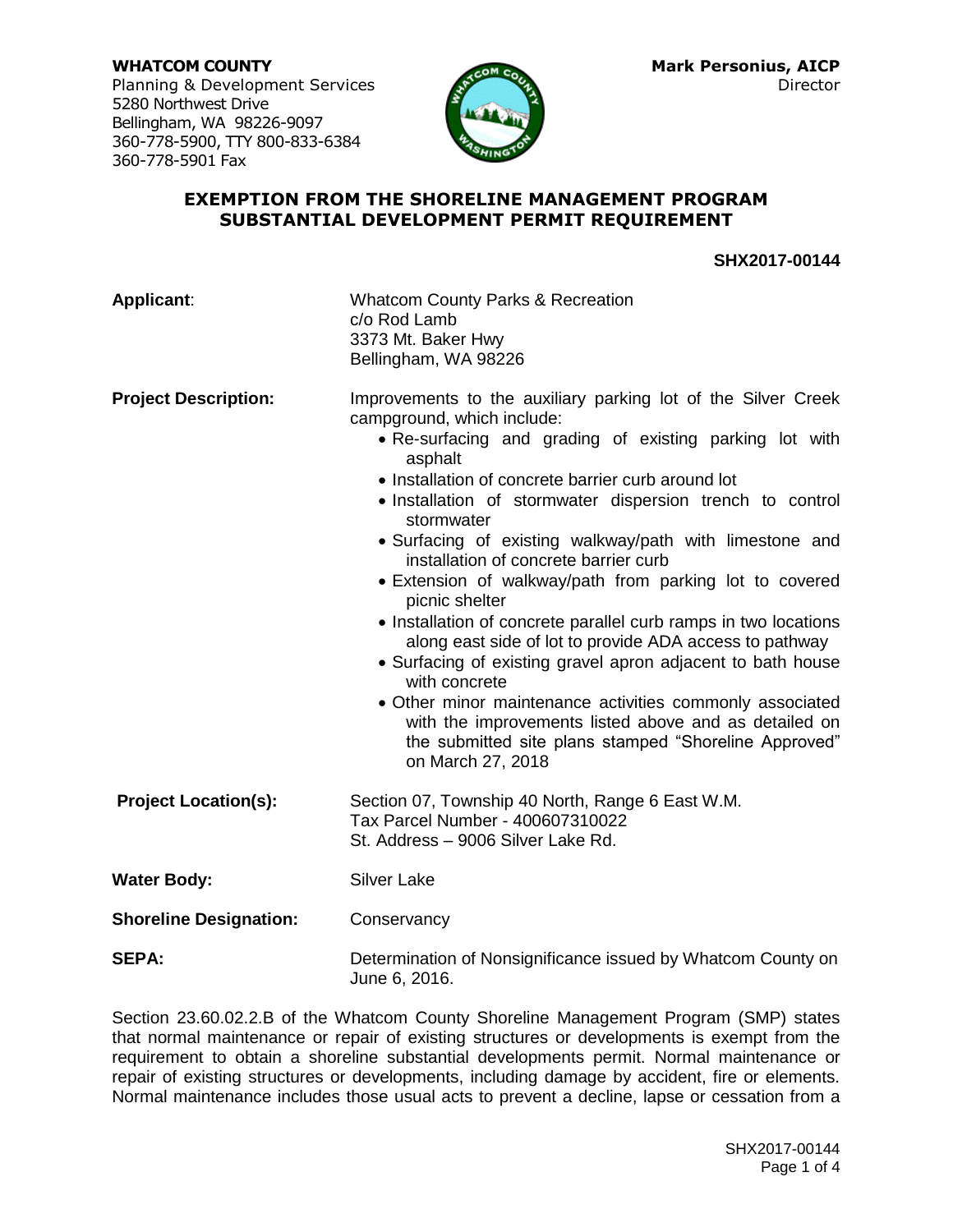lawfully established condition. Normal repair means to restore a development to a state comparable to its original condition within a reasonable period after decay or partial destruction except where repair causes substantial adverse effects to the shoreline resource or environment. Replacement of a structure or development may be authorized as repair where such replacement is the common method of repair for the type of structure or development and the replacement structure or development is comparable to the original structure or development including but not limited to its size, shape, configuration, location and external appearance and the replacement does not cause substantial adverse effects to shoreline resources or the environment.

Whatcom County Shoreline Management Program (SMP), Title 23, Section 23.60.02.2.A states that any development of which the total cost or fair market value, whichever is higher, does not exceed six thousand four hundred sixteen dollars (\$7,047.00) is exempt from the requirement of obtain a Shoreline Substantial Development Permit if such development does not materially interfere with the normal public use of the water or shorelines of the state. It has been determined that the proposed boatlift installation is consistent with the above referenced exemption and applicable policies and regulations of the SMP.

No interference with the normal public use of the water or shorelines of the state was identified as a result of the proposed development review. As such, it has been determined that the proposed development is exempt from the substantial development permitting process per 23.60.020.2.B.

#### **As conditioned, the project proposed has been determined to be consistent applicable policies and regulations outlined within the Whatcom County Shoreline Management Program (SMP).**

The applicant or any opponent of this determination may appeal this administrative permit decision to the office of the Hearing Examiner. The application for appeal from the Shoreline Administrator's decision may be obtained at the Planning and Development Services Office. Such an appeal shall be filed within twenty (20) calendar days of this determination.

Obtaining a shoreline statement of exemption for a development or use does not excuse the applicant from complying with any other State, Regional, or Federal statutes or regulations applicable to such development or use. According to Section 23.60.02.1.A, an exemption from substantial development permitting is not an exemption from compliance with the Shoreline Management Act (SMA) or the SMP. To be authorized, all uses and developments must be consistent with the policies and regulatory provisions of the SMA and SMP.

# **Official: Andrew Hicks Title: Whatcom County Shoreline Administrator**

Date: April 11, 2018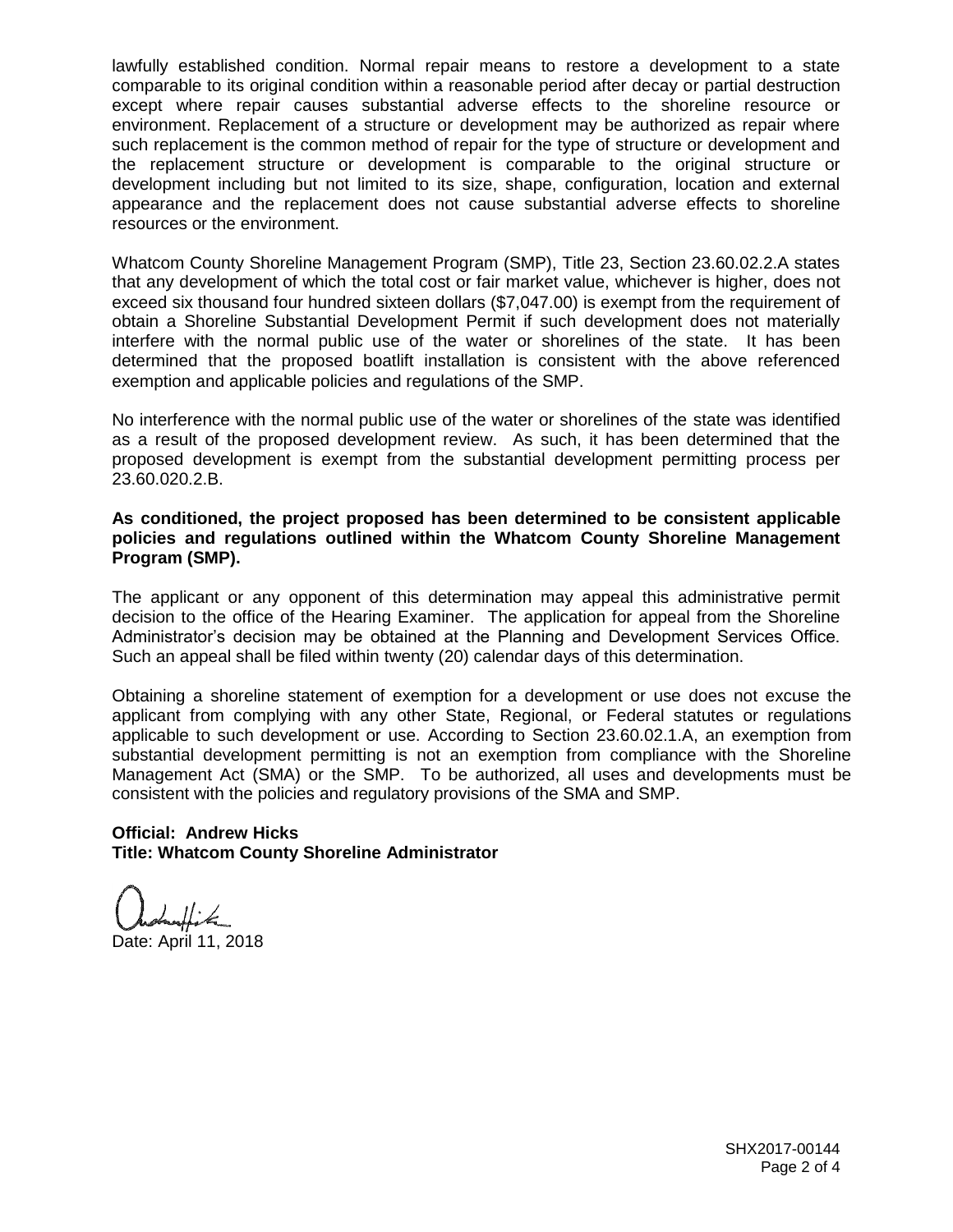# **Shoreline Management Program Conditions Associated With SHX2017-00144**

- *1. The proposed work shall be consistent with the scope of the application materials provided reviewed by staff and consistent with the site plan stamped "Shoreline Approved" on March 27, 2018. Any changes will require additional review by the Whatcom County Shoreline Administrator.*
- *2. Issuance of this shoreline permit does not release the applicant from any other Local, State, regional or Federal statutes or regulations applicable to the proposed development.*
- *3. All construction debris shall be removed from the shoreline environment upon completion of the project and disposed of in accordance to all applicable regulations.*
- *4. The proposed walkway to the covered picnic shelter shall be limited to five (5) feet in width.*
- *5. Construction shall be commenced within two (2) years of the effective date of this shoreline exemption, as defined by 23.60.190(A)(3), and shall be completed in five (5) years. The Shoreline Administrator may grant a single extension for a period of not more than one (1) year based on a showing of good cause. Such request must be filed with the Shoreline Administrator before the expiration date described above.*
- *6. The applicant must ensure that the septic tanks located under the proposed concrete sidewalk (site plan sheet #8) remain accessible for regular maintenance and operation. The septic tank risers must be at grade and easily removed without damaging the risers or the tanks.*
- *7. Any change in site plan or project scope shall require further critical areas review by Whatcom County Planning and Development Services..*
- *8. Any removal of trees or shrubs within wetland or shoreline buffer shall require review from critical areas staff.*
- *9. Best Management Practices (BMPs) will be required in order to address any construction related impacts to water quality, the shoreline, and/or existing habitat.*
- *10. Should archaeological resources (e.g. shell midden, faunal remains, stone tools) be observed during project activities, all work in the immediate vicinity should stop, and the area should be secured. The Washington State Department of Archaeology and Historic Preservation (Gretchen Kaehler, Local Government Archaeologist 360-586-3088) and the Lummi Nation Tribal Historic Preservation Office (Lena Tso, THPO 360-312-2257; Tamela Smart, Deputy THPO 360-312-2253) should be contacted immediately in order to help assess the situation and to determine how to preserve the resource(s). Compliance with all applicable laws pertaining to archaeological resources is required. If ground disturbing activities encounter human skeletal remains during the course of construction, then all activity will cease that may cause further disturbance to those remains. The area of the find will be secured and protected from further disturbance. The finding of human skeletal remains will be reported to the county medical examiner/coroner and local law enforcement in the most expeditious manner possible. The remains will not be touched, moved, or further disturbed. The county medical examiner/coroner will assume jurisdiction over the human skeletal remains and make a determination of whether those remains are forensic or nonforensic. If the county medical examiner/coroner determines the remains are non-forensic, then they will report that finding to the Department of Archaeology and Historic Preservation*